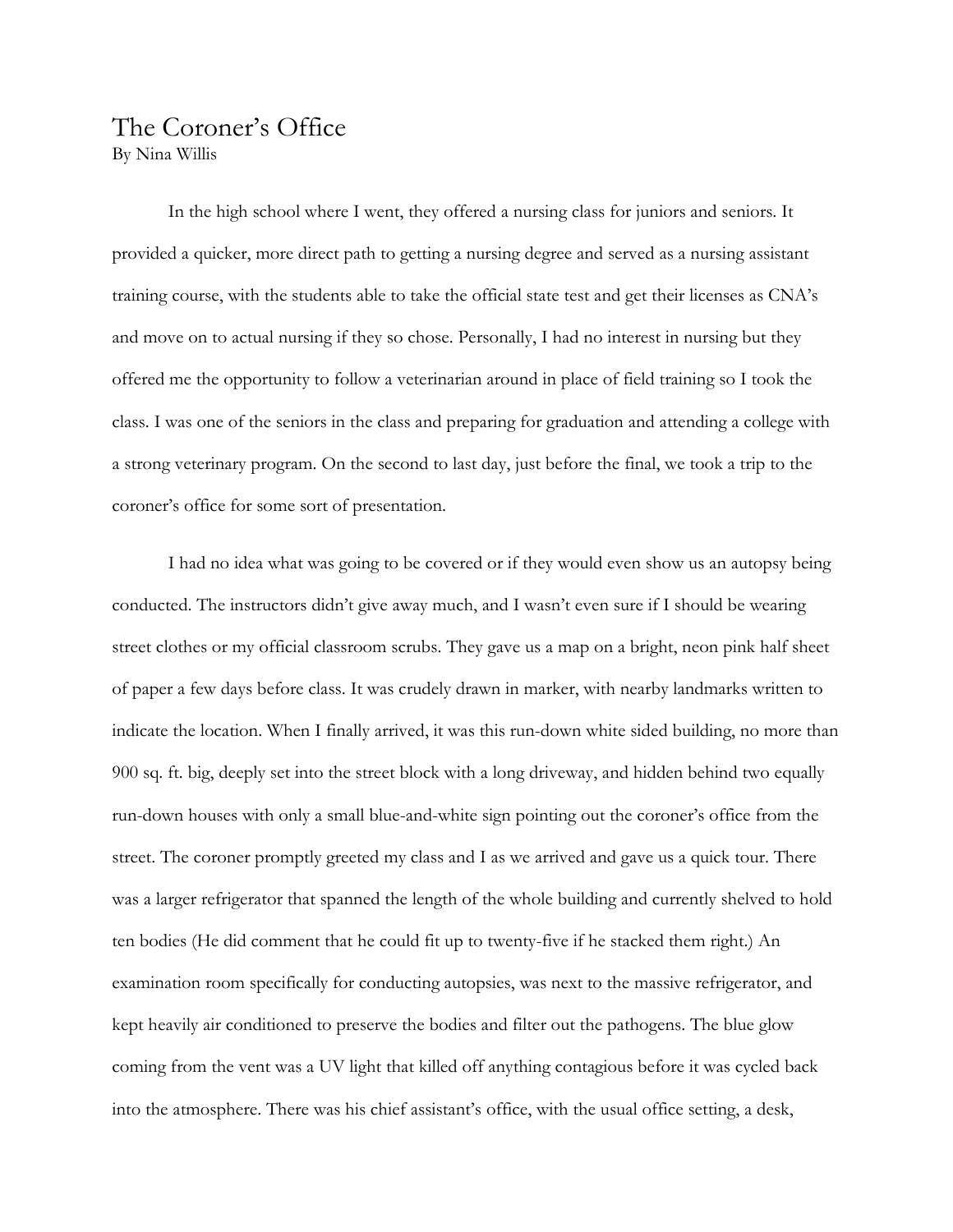shelves with books and paperwork, and other uninteresting things which I don't feel is necessary to go into detail about.

After the tour, we gathered about the coroner's desk as he lectured us on the importance of his work despite the lack advertising for this particular career field. In my opinion, it's probably because cutting open sometimes heavily decomposed bodies is hard to appeal to the general public save for the most morbid and twisted individuals. Speaking of the morbid and twisted, the coroner did share with us the possibly most disgusting story ever occurring in the history of mankind, or at least during his time as a coroner. I will try to recount the story verbatim, but my memory may alter the wording slightly. However, it will in no way alter the way in which the story should impact you. I should also note, if you are in any way squeamish, I suggest you stop reading now to save your lunch.

"There was this married couple; an older couple and they had been married so long they were sick of each other. One day the wife finally snapped and attempted to kill her husband, I mean chasing him down the street with a shotgun and they had her arrested and sent to a western medical facility; as in located somewhere on the west coast. Some time later the husband had died of a heart attack. He was in his home, a very nice place, but they also had several heaters-you know those kind that sort of emit a red glow and radiate heat? Well, that was the kind and there were four of them and the deceased husband had collapsed in between them. Sort of cooked him. Heat and decomposition do not mix. Cold and decomposition is manageable, but man, when it's hot it isn't pretty. Excuse me if I'm being racially insensitive but I can honestly say in all my sixteen years of working as a coroner that's the first and only black guy I've seen turn that shade of green. It was about a week before we found him-He had a dog and perishables too and we normally don't do this but we cleaned out the fridges, threw out all the perishables, and gave the dog to a neighbor. It was a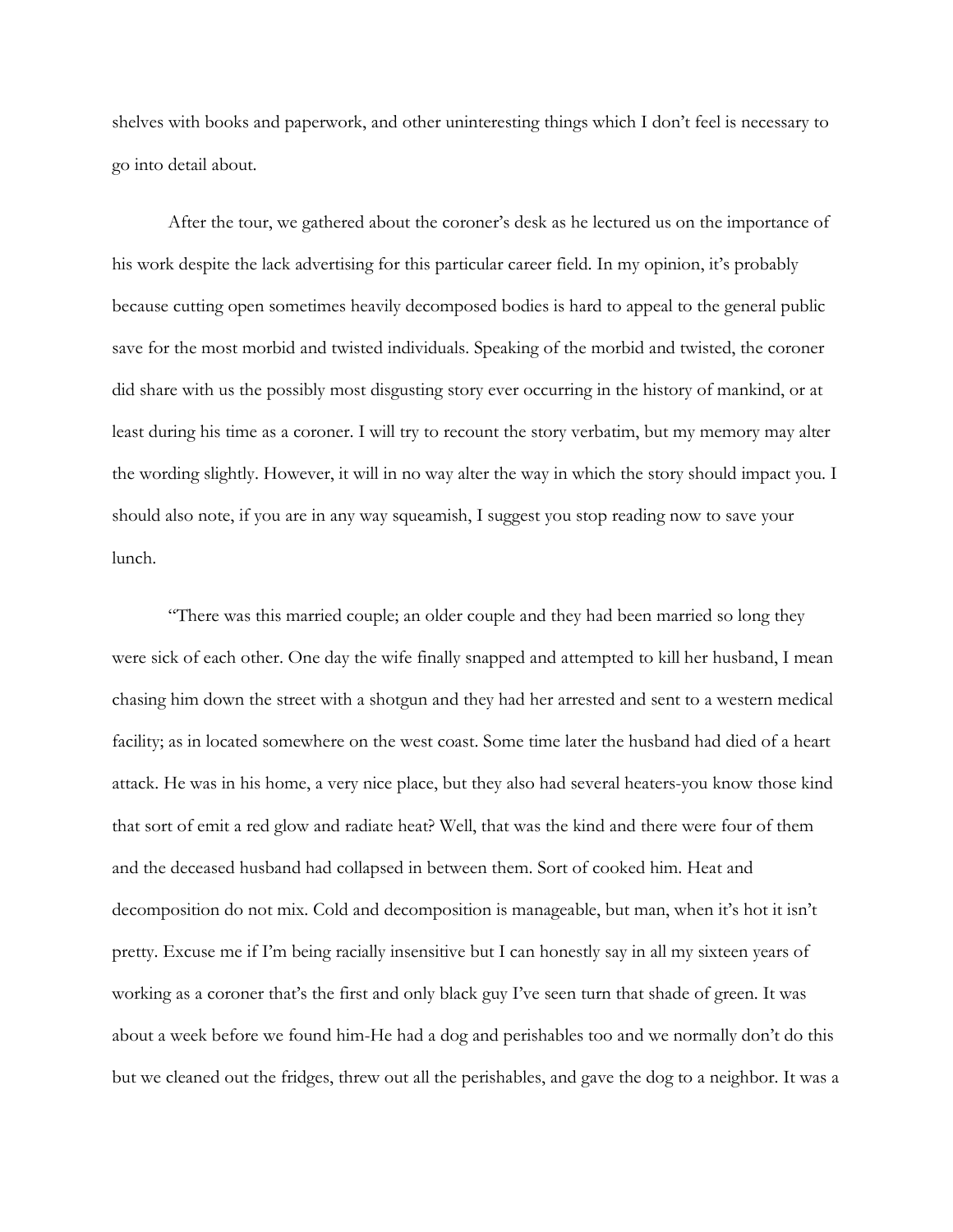nice house, and we didn't want to see it ruined from all the rotting food. Procedure says we contact next of kin of course, and the neighbors couldn't identify any other relatives besides the wife. So we had to search through medical records and that took some time as we contacted one medical facility and no, she wasn't there or she had been transferred or whatnot. Finally, we got a hold of her location and the social worker who was handling her case sat her down and informed her of her husband's passing. She refused to believe it. To her, he wasn't dead because she hadn't killed him yet. Insisted on seeing the body. Now at this point the body had been decomposing for four weeks.

We asked the social worker 'Well, can we just leave out the hand for her to see.'

No, she needed to see him totally to accept his death. So we made an exception to our noviewing policy and had her come in. I know you guys are young so probably not, but have any of you seen the little old lady from the Wendy's commercial, the one who asks "Where's the beef?" She looked sort of like that. She was tiny. When she was viewing his remains I was at the head of the body, my assistant was at his feet, the wife was at the side and the social worker behind her. She was stroking his forehead and it made us a bit nervous because before she came in, we had accidently bumped the nose as we were transferring and it fell off. So we put it back into place and smoothed it out as best we could before she saw the body. We were afraid she would accidently peel back the skin or something and that wasn't good. I should also mention, the body was so decomposed fluids were coming out of his mouth as well. And it wasn't clear fluids either. It had sort of pooled in his mouth at this point.

Before we could react she dived down, and kissed him. Now we aren't talking a little peck, it was full on French kissing. We were right there and we could see the tongue action going on. It was impossible to predict that was going to happen because it wasn't a slow kiss either. It was like a panther pouncing on a gazelle sort of frenching. Then she came up, and we all stood there